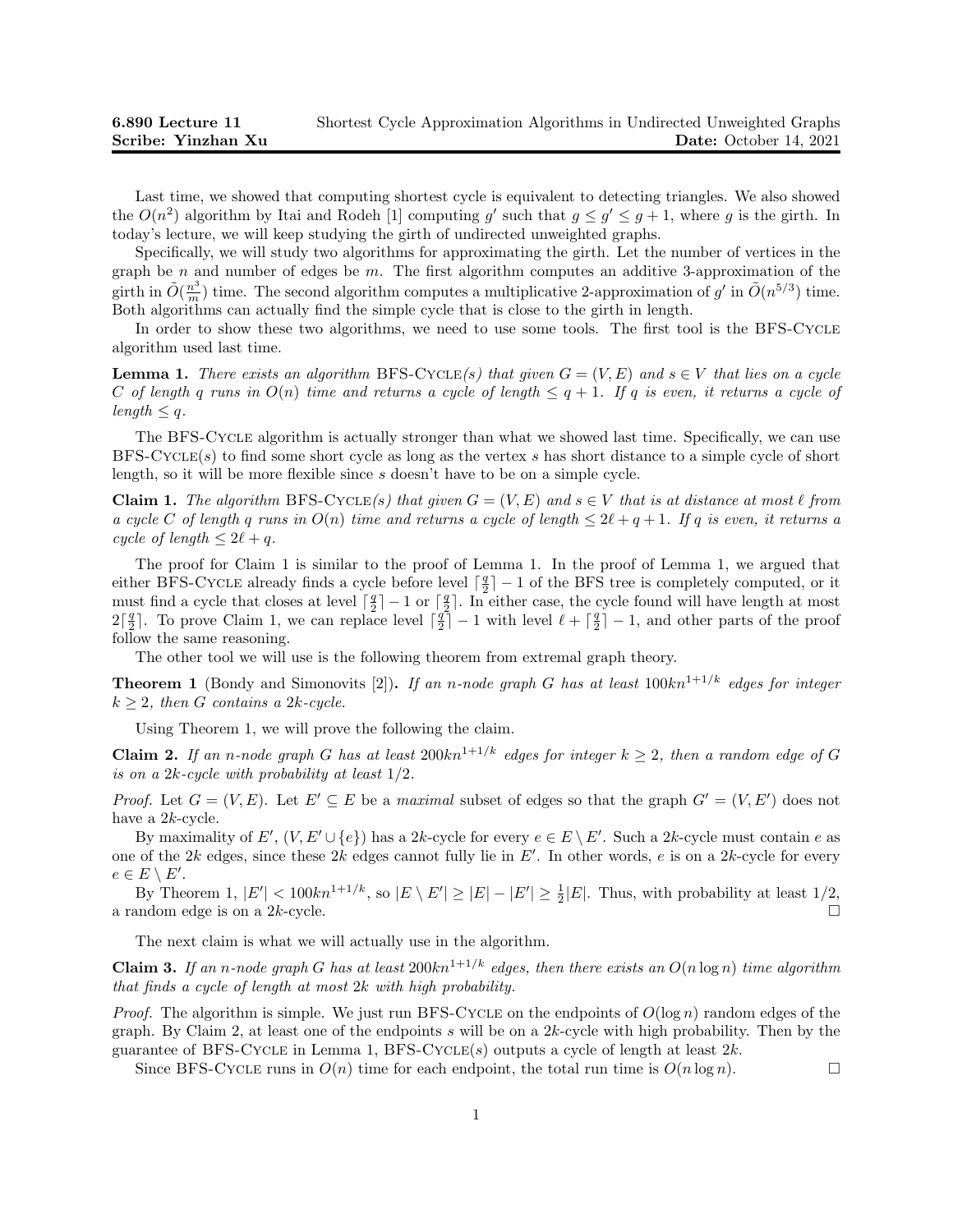## 1 The  $\tilde{O}(\frac{n^3}{m})$  $\binom{n^{\alpha}}{m}$  time additive 3-approximation

In this section, we will show the additive 3-approximation algorithm for girth that runs in  $\tilde{O}(\frac{n^3}{m})$  time, where m is the number of edges in the graph.

**Theorem 2.** There exists a  $\tilde{O}(\frac{n^3}{m})$  time algorithm that finds a simple cycle of length g' such that  $g \leq g' \leq$  $g + 3$ , where g is the length of the girth.

*Proof.* Let  $k' = \lceil \frac{\log n}{\log \log n} \rceil$  be a parameter of the algorithm

**Case 1:** If  $m < 200k'n^{1+1/k'}$ , then we use Itai-Rodeh's algorithm from last lecture. The algorithms runs in  $O(n^2)$  time, and it gives an additive 1-approximation to the girth (which is better than the required additive 3-approximation). Notably, in this case

$$
m < 200(1+\frac{\log n}{\log\log n})\cdot n \cdot \underbrace{n^{\log\log n/\log n}}_{=\log n} = \tilde{O}(n),
$$

so the  $O(n^2)$  running time is actually in  $\tilde{O}(\frac{n^3}{m})$  time.

**Case 2:** Now we can assume that  $m \geq 200k'n^{1+1/k'}$ . Thus, there exists an integer  $k \leq k'$  such that

$$
200(k+1)n^{1+\frac{1}{k+1}} < m \le 200kn^{1+1/k}.
$$

Thus, by Claim 3, in  $O(n \log n) = \tilde{O}(\frac{n^3}{m})$  time, we can find a cycle of length at most  $2k + 2$ . Since we aim for an additive 3-approximation, we will be done if  $g > 2k - 2$ .

**Case 3:** Let's assume  $g \leq 2k - 2$  for the remainder of this algorithm, since otherwise the previous two cases already solve the problem. Let  $\Delta = n^{1/k}$  be a parameter. In this case, we assume that on the shortest cycle C, will vertices have degree at most  $\Delta$ .

In this case, we run BFS from every vertex v of degree at most  $\Delta$ , and we only explore edges out of vertices of degree at most  $\Delta$ . We perform the BFS until we reach level  $k-1$ . If the shortest cycle contains v, and only contains nodes of degree at most  $\Delta$ , we will find it.

The running time is  $n \cdot \Delta^{k-1}$ , since we start from n choices of v, and the BFS tree can have  $\Delta$  branches from level 0 to level  $k-2$ . By plugging in  $\Delta = n^{1/k}$ , the running time becomes  $n^{2-1/k} = \tilde{O}(\frac{n^3}{m})$ .

**Case 4:** For the last case, we assume that  $g \leq 2k - 2$  and there exists a vertex v in the shortest cycle C that has degree greater than  $\Delta$ .

We randomly sample  $O(\frac{n}{\Delta}\log n)$  vertices S. Then with high probability, S hits a neighbor of v. If we run BFS-CYCLE(v), we are guaranteed to find a cycle of length at most  $2 + g + 1$  by Claim 1. Therefore, we can run BFS-CYCLE(s) from every  $s \in S$ , and take the shortest cycle from all the outputs. The running time is  $O(\frac{n}{\Delta}\log n \cdot n) = \tilde{O}(n^{2-1/k}) = \tilde{O}(\frac{n^3}{m}).$ 

 $\Box$ 

## 2 The  $\tilde{O}(n^{5/3})$  time multiplicative 2-approximation

In this section, we will show the  $\tilde{O}(n^{5/3})$  time algorithm that computes a multiplicative 2-approximation of the girth. The guarantee of the algorithm can be formally defined as follows.

**Theorem 3.** There exists a deterministic algorithm such that given a graph G, if the girth of G is  $g = 4c-z$ for some integer  $c \ge 1$  and some  $z \in \{0, 1, 2, 3\}$ , then the algorithm returns a cycle of length at most  $6c - z$ if g is even, and at most  $6c - z + 1$  if g is odd.

We first argue that Theorem 3 gives a multiplicative 2-approximation.

Notice that we always have  $1 \leq 2c - z$ : if  $c \geq 2$  it holds since  $z \leq 3$ , and if  $c = 1$ , z must be  $\leq 1$  since the girth g is always  $\geq 3$ . Thus, the length of the cycle returned is  $\leq 6c-z+1 \leq 6c-z+(2c-z)=2(4c-z)=2g$ .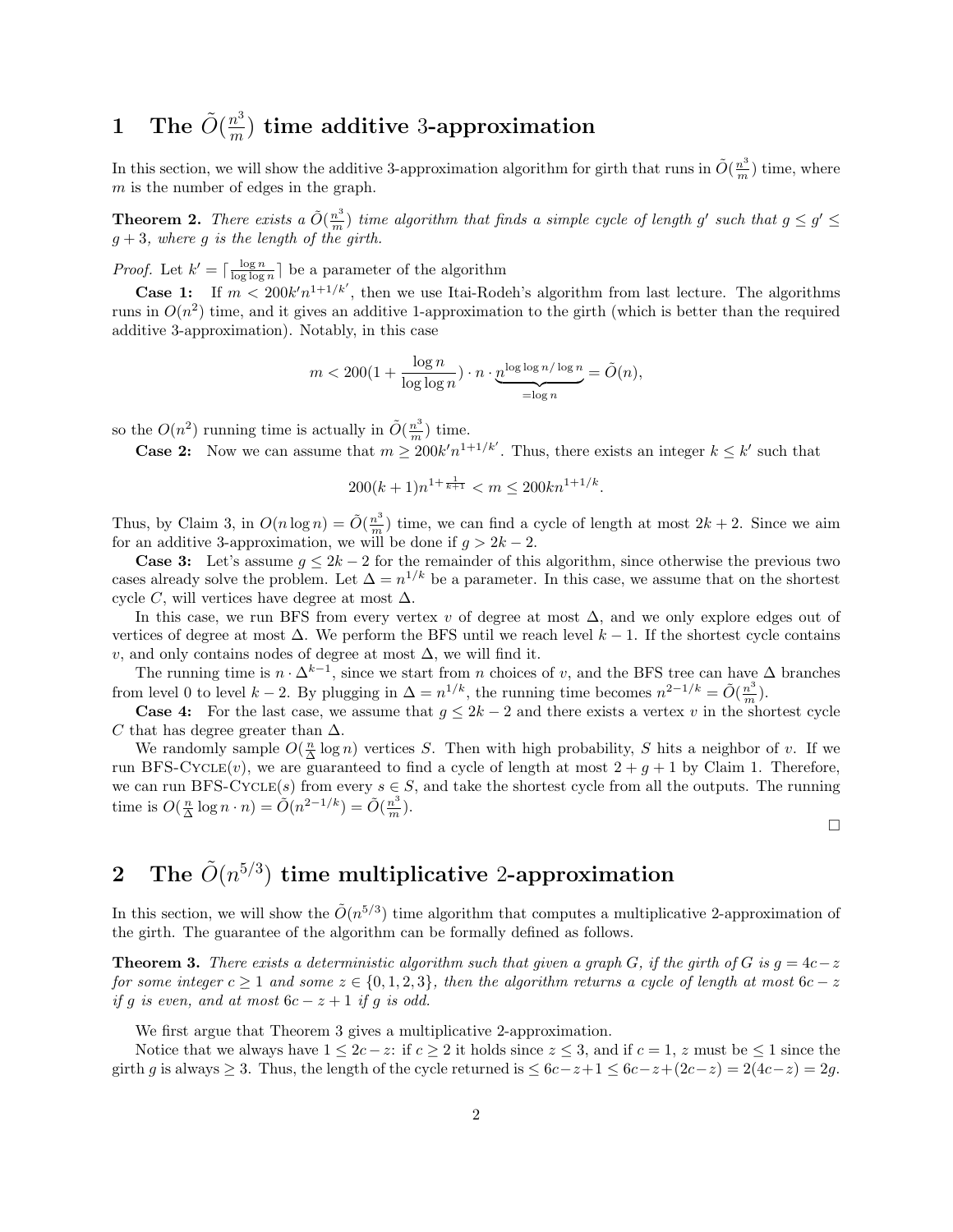Thus, Theorem 3 gives a multiplicative 2-approximation. In fact, if  $q \geq 4$ , the approximation factor is always better than 2.

The idea for the algorithm is to consider two cases separately. When there are a lot of nodes that are close to the shortest cycle, then we run BFS-Cycle on random nodes and we will hit a node that is close to the shortest cycle, and thus can get a reasonably good simple cycle. When all nodes on shortest cycle have a small number of nearby nodes, we can compute all such nearby nodes, and use a different algorithm for this case.

*Proof of Theorem 3.* Let C be a shortest cycle. Of course the algorithm doesn't know C, and it will only be used in the analysis. Let  $R = n^{1/3}$  be a parameter of the algorithm. Recall that  $g = |C| = 4c - z$  for some  $z \in \{0, 1, 2, 3\}$ . We let  $N^c(v) = \{u \in V : d(u, v) \le c\}$  denote the set of vertices with distances at most  $c$  from  $v$ .

**Case 1:** Consider the case when there exists  $v \in C$  such that  $|N^c(v)| \geq R$ . The algorithm below works for this case.

Algorithm 1: HITTING-SET-CYCLE $(G = (V, E))$ 

for<br>each  $v \in V$  do  $\Box$   $\mathcal{T}_v \leftarrow$  partial BFS tree rooted at v until we get R vertices in the tree;  $S \leftarrow \text{subset of } V \text{ of size } O(\frac{n}{R} \log n) \text{ that hits all } \mathcal{T}_v;$  $answer \leftarrow$  undefined; for<br>each  $s \in S$  do  $C' \leftarrow$  BFS-CYCLE(s); if  $C'$  is shorter than answer then  $answer \leftarrow C';$ return answer;

We first analyze the running time of Algorithm 1. To compute one partial BFS tree of size at most  $R$ , it takes  $O(R^2)$  time, since the worst case is when there exists an edge between every pair of vertices in  $\mathcal{T}_v$ . Therefore, computing the partial BFS tree for every vertex takes  $O(nR^2)$  time, Then running BFS-CYCLE from each vertex  $s \in S$  takes  $O(n)$  time, so in total it takes  $O(n|S|) = \tilde{O}(\frac{n^2}{R})$  $\frac{n^2}{R}$ ) time. Recall that  $R = n^{1/3}$ , so the running time of Algorithm 1 is  $\tilde{O}(n^{5/3})$ .

Now we show the correctness. Let  $v \in C$  be the vertex in the shortest cycle such that  $|N^c(v)| \geq R$ . Since  $|N^c(v)| \ge R$ , we have  $\mathcal{T}_v \subseteq N^c(v)$ . Since S is a set that has  $S \cap \mathcal{T}_u \ne \emptyset$  for all  $u \in V$ , in particular there is some  $s \in S \cap \mathcal{T}_v$ . Since  $\mathcal{T}_v \subseteq N^c(v)$ , s is also in  $N^c(v)$ . Thus, by Claim 1, when we run BFS-CYCLE(s), the returned cycle C' has length at most  $2d(s, v) + g \leq 2c + g = 6c - z$  if g is even, and at most  $2c + g + 1 = 6c - z + 1$  if g is odd.

**Case 2:** Now assume for every  $v \in C$ ,  $|N^c(v)| < R$ . In this case,  $N^c(v) \subseteq \mathcal{T}_v$  for every  $v \in C$ . We can compute the girth exactly in this case.

Define  $LCA_{\mathcal{T}_v}(x,y)$  to be the lowest common ancestor of  $x, y$  on the tree  $\mathcal{T}_v$ ,  $d_{\mathcal{T}_v}(x,y)$  to be the distance between x and y in the tree  $\mathcal{T}_v$  and  $p_{\mathcal{T}_v}(x, y)$  to be the vertex next to x on the path from x to y in the tree  $\mathcal{T}_v$ .

As shown in Figure 2, we can pick  $a, b, x, y$  on C such that  $x, y \in \mathcal{T}_a$  and  $x, y \in \mathcal{T}_b$ . Also note that  $LCA_{\mathcal{T}_a}(x,y) = a$ , since otherwise there would be a shorter path between x and y, and thus improving the length of the shortest cycle. Similarly,  $LCA_{\mathcal{T}_b}(x, y) = b$ . Finally, notice that since C is a shortest cycle, it must be that  $p_{\mathcal{T}_a}(x, y) \neq p_{\mathcal{T}_b}(x, y)$ .

Based on these observations, we have the following algorithm.

First we elaborate on how to get the simple cycle enclosed by  $P_1$  and  $P_2$ . Since  $p_{\mathcal{T}_v}(x, y) \neq p_{\mathcal{T}_u}(x, y)$ , it is guaranteed that  $P_1$  and  $P_2$  are two different paths that start to diverge immediately after x. Let  $y'$  be the first vertex on  $P_1$  after x that is also on  $P_2$ . We know such a vertex exists since y is such a vertex. Finally, the portions on  $P_1$  and  $P_2$  from x to y' form a simple cycle of length at most  $val(x, y)$ .